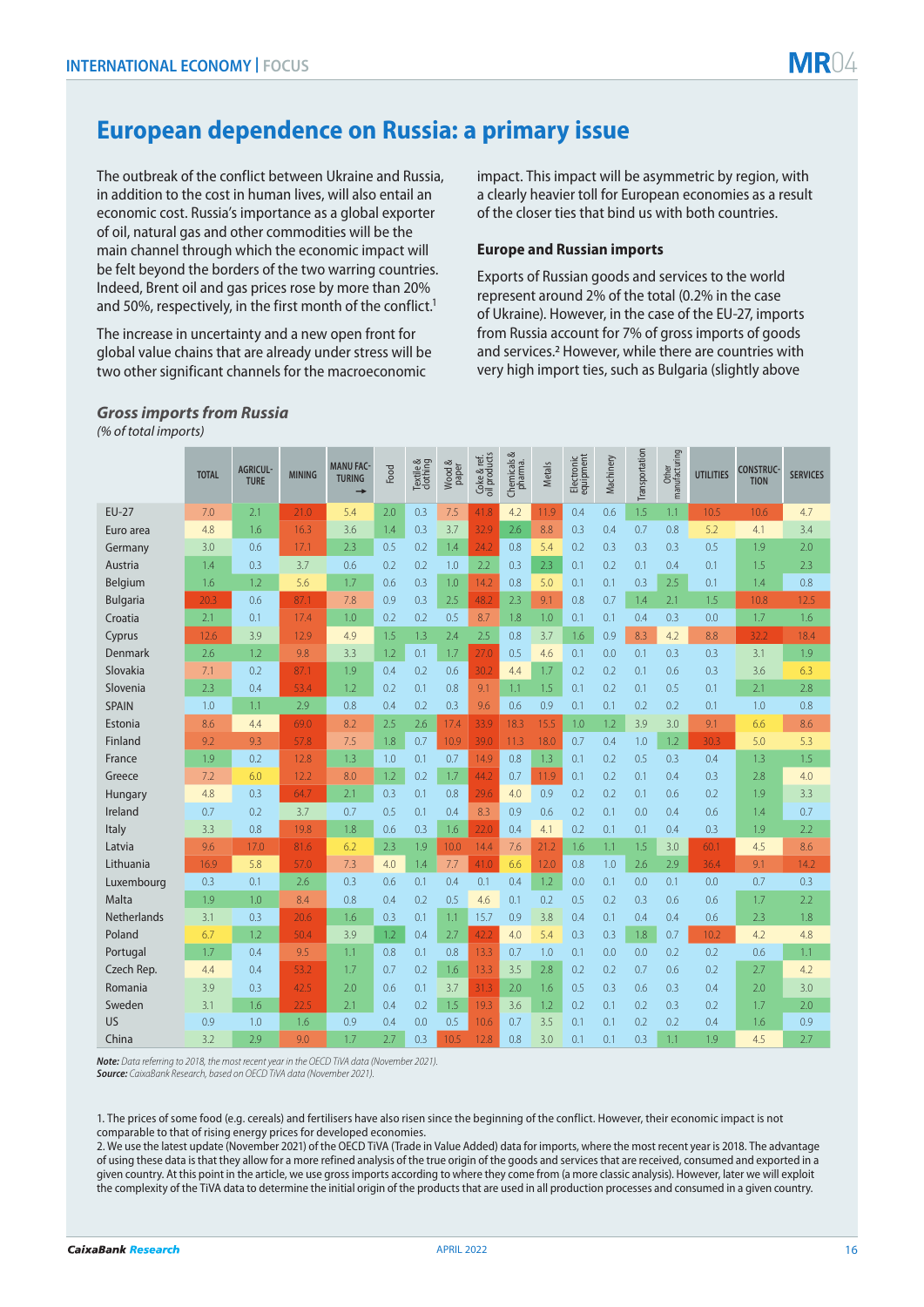20% of total imports), Finland (around 10%) or the Baltic states (between 8% and 17%), there are others where the trade ties are very weak, such as Ireland (0.7%) or Spain (1.0%).<sup>3</sup> In the case of Germany, France and Italy, the three biggest economies of the EU-27, they would lie in the mid-low range if we were to restrict ourselves to looking at Russian imports as a proportion of total imports (between 2% and 3.5%, see the aggregate figures in the first table).

Although these aggregate figures may, at first glance, seem relatively reassuring for the large European economies, it is clear that further examination is needed. After all, Russia is the world's second largest exporter of oil (accounting for 11% of the total) and the leading exporter of natural gas (25%), with Europe being its main market. Looking at the breakdown of European imports

by sector, Russia stands out as a trading partner in the mining sector and in the manufacture of coke and refined oil products, accounting for 21% and 42%, respectively, of the total imports of the EU-27 in these sectors (see sectoral breakdown in the first table). This high dependence on certain Russian imports is also seen in the large countries of the Union, such as Germany, France and Italy, with percentages of between 13% and 20% in the mining sector and between 15% and 24% in the case of refined oil products. Russia also appears to play a significant role as a European supplier of metals, as well as utilities in those countries with which it shares a border (e.g. in Latvia, 60% of utility imports come from Russia).

# *Russian value added in final demand by country (% of final demand)*

|                    | <b>TOTAL</b> | <b>AGRICUL-</b><br><b>TURE</b> | <b>MINING</b> | <b>MANUFAC-</b><br><b>TURING</b><br>→ | Food | Textile &<br>clothing | Wood &<br>paper | Coke & ref.<br>oil products | Chemicals &<br>pharma. | <b>Metals</b> | Electronic<br>equipment | Machinery | Transportation | Otherr<br>manufacturing | <b>UTILITIES</b> | <b>CONSTRUC-</b><br><b>TION</b> | <b>SERVICES</b> |
|--------------------|--------------|--------------------------------|---------------|---------------------------------------|------|-----------------------|-----------------|-----------------------------|------------------------|---------------|-------------------------|-----------|----------------|-------------------------|------------------|---------------------------------|-----------------|
| <b>EU-27</b>       | 1.0          | 1.3                            | 16.1          | 2.2                                   | 1.1  | 0.8                   | 1.6             | 16.8                        | 1.7                    | 2.2           | 1.0                     | 1.1       | 1.1            | 1.0                     | 2.9              | 0.9                             | 0.7             |
| Euro area          | 0.9          | 1.1                            | 15.8          | 2.0                                   | 1.0  | 0.8                   | 1.4             | 15.2                        | 1.5                    | 2.0           | 1.0                     | 1.0       | 1.0            | 1.0                     | 2.5              | 0.8                             | 0.6             |
| Germany            | 1.0          | 1.2                            | 17.4          | 1.9                                   | 1.0  | 0.8                   | 1.5             | 18.9                        | 1.4                    | 2.0           | 0.9                     | 1.0       | 1.0            | 1.0                     | 2.1              | 0.8                             | 0.6             |
| Austria            | 0.9          | 0.9                            | 4.2           | 1.5                                   | 0.9  | 0.9                   | 1.4             | 10.1                        | 1.4                    | 2.3           | 0.9                     | 1.1       | 1.0            | 1.2                     | 1.4              | 0.7                             | 0.9             |
| Belgium            | 0.9          | 1.4                            | 5.7           | 1.7                                   | 1.1  | 0.9                   | 1.3             | 8.7                         | 1.1                    | 2.2           | 0.9                     | 1.0       | 1.1            | 2.5                     | 1.6              | 1.2                             | 0.6             |
| Bulgaria           | 5.7          | 4.7                            | 44.7          | 7.6                                   | 6.6  | 1.9                   | 5.6             | 45.8                        | 5.4                    | 9.3           | 2.6                     | 2.3       | 2.5            | 3.5                     | 26.0             | 9.0                             | 3.5             |
| Croatia            | 1.2          | 0.9                            | 6.8           | 2.1                                   | 1.2  | 1.0                   | 1.0             | 11.6                        | 2.2                    | 1.5           | 1.1                     | 1.1       | 1.4            | 1.0                     | 2.3              | 1.2                             | 0.8             |
| Cyprus             | 4.4          | 3.1                            | 8.6           | 5.1                                   | 2.7  | 1.9                   | 3.1             | 14.8                        | 2.6                    | 5.2           | 3.0                     | 1.9       | 6.6            | 3.0                     | 4.2              | 2.0                             | 6.2             |
| Denmark            | 0.9          | 1.5                            | 12.8          | 2.4                                   | 1.3  | 0.8                   | 1.7             | 23.9                        | 1.1                    | 2.4           | 0.8                     | 1.1       | 0.9            | 1.1                     | 0.8              | 1.0                             | 0.9             |
| Slovakia           | 3.1          | 1.9                            | 52.1          | 4.4                                   | 1.6  | 1.1                   | 2.1             | 39.6                        | 5.9                    | 3.5           | 1.2                     | 1.4       | 1.6            | 1.5                     | 16.0             | 1.7                             | 1.8             |
| Slovenia           | 1.3          | 1.1                            | 14.1          | 2.2                                   | 1.2  | 0.8                   | 2.3             | 16.3                        | 2.3                    | 2.4           | 1.2                     | 1.3       | 1.2            | 1.2                     | 2.5              | 1.1                             | 1.0             |
| <b>SPAIN</b>       | 0.4          | 0.6                            | 11.1          | 1.2                                   | 0.6  | 0.6                   | 0.7             | 5.8                         | 1.0                    | 1.1           | 0.8                     | 0.8       | 0.9            | 0.6                     | 1.1              | 0.4                             | 0.3             |
| Estonia            | 3.8          | 4.7                            | 37.7          | 5.7                                   | 3.5  | 3.6                   | 7.1             | 36.0                        | 12.0                   | 8.6           | 1.9                     | 2.3       | 4.1            | 4.4                     | 4.8              | 4.0                             | 3.9             |
| Finland            | 2.2          | 2.8                            | 42.5          | 5.2                                   | 2.0  | 1.4                   | 3.6             | 37.8                        | 4.9                    | 5.5           | 1.4                     | 1.7       | 1.9            | 1.8                     | 5.8              | 2.3                             | 1.5             |
| France             | 0.6          | 0.7                            | 20.1          | 1.7                                   | 0.8  | 0.7                   | 1.0             | 12.2                        | 1.3                    | 1.3           | 0.9                     | 1.0       | 1.0            | 0.7                     | 2.2              | 0.5                             | 0.4             |
| Greece             | 1.9          | 2.9                            | 31.7          | 5.1                                   | 2.1  | 0.9                   | 2.0             | 25.6                        | 1.7                    | 4.1           | 1.7                     | 1.4       | 1.0            | 1.4                     | 3.8              | 1.7                             | 1.1             |
| Hungary            | 2.5          | 2.3                            | 27.8          | 4.6                                   | 2.4  | 1.1                   | 2.0             | 34.1                        | 3.6                    | 3.1           | 1.1                     | 1.2       | 1.2            | 1.4                     | 6.5              | 2.8                             | 1.6             |
| Ireland            | 0.6          | 0.9                            | 15.3          | 1.1                                   | 0.9  | 0.6                   | 1.1             | 8.4                         | 0.7                    | 2.2           | 0.7                     | 0.8       | 0.8            | 0.5                     | 0.4              | 0.8                             | 0.5             |
| Italy              | 0.9          | 0.9                            | 13.5          | 1.9                                   | 1.0  | 0.6                   | 1.2             | 14.5                        | 1.5                    | 1.7           | 1.0                     | 1.0       | 0.9            | 0.9                     | 2.3              | 0.6                             | 0.5             |
| Latvia             | 4.1          | 7.2                            | 49.8          | 6.3                                   | 4.1  | 3.3                   | 5.0             | 40.2                        | 7.2                    | 11.1          | 2.5                     | 2.7       | 2.7            | 4.1                     | 17.9             | 3.2                             | 3.3             |
| Lithuania          | 6.2          | 4.7                            | 46.7          | 9.6                                   | 3.8  | 2.7                   | 5.9             | 41.5                        | 5.5                    | 6.9           | 2.0                     | 2.4       | 3.3            | 3.7                     | 19.0             | 5.3                             | 5.1             |
| Luxembourg         | 0.6          | 0.7                            | 6.6           | 1.4                                   | 1.3  | 0.7                   | 1.2             | 6.9                         | 1.0                    | 1.9           | 0.8                     | 0.9       | 0.9            | 0.9                     | 0.8              | 0.5                             | 0.6             |
| Malta              | 1.4          | 1.4                            | 7.5           | 1.6                                   | 1.2  | 0.8                   | 1.3             | 13.2                        | 1.4                    | 2.1           | 1.3                     | 1.4       | 0.9            | 1.2                     | 3.1              | 1.2                             | 1.7             |
| <b>Netherlands</b> | 0.9          | 1.0                            | 18.5          | 2.1                                   | 0.9  | 0.8                   | 1.4             | 16.9                        | 1.7                    | 2.2           | 0.9                     | 0.9       | 1.1            | 0.8                     | 2.7              | 0.8                             | 0.6             |
| Poland             | 2.3          | 2.4                            | 14.0          | 3.9                                   | 1.7  | 1.0                   | 2.4             | 31.4                        | 3.9                    | 4.0           | 1.4                     | 1.4       | 2.5            | 1.7                     | 4.9              | 2.2                             | 1.6             |
| Portugal           | 0.6          | 0.7                            | 9.3           | 1.5                                   | 0.8  | 0.5                   | 0.8             | 10.4                        | 1.3                    | 1.2           | 0.8                     | 0.9       | 0.8            | 0.7                     | 2.1              | 0.6                             | 0.4             |
| Czech Rep.         | 2.0          | 1.7                            | 19.6          | 2.7                                   | 1.7  | 1.2                   | 2.2             | 24.7                        | 6.4                    | 3.0           | 1.2                     | 1.6       | 1.7            | 1.5                     | 9.8              | 1.4                             | 1.4             |
| Romania            | 1.6          | 1.3                            | 25.9          | 2.7                                   | 1.0  | 0.8                   | 2.2             | 15.4                        | 2.3                    | 2.6           | 1.2                     | 1.5       | 1.5            | 1.2                     | 4.8              | 1.6                             | 1.1             |
| Sweden             | 1.0          | 1.6                            | 19.1          | 2.2                                   | 1.1  | 0.9                   | 1.8             | 24.4                        | 2.4                    | 1.8           | 1.1                     | 1.0       | 1.0            | 1.3                     | 1.2              | 1.0                             | 0.8             |
| <b>US</b>          | 0.2          | 0.3                            | 0.4           | 0.5                                   | 0.3  | 0.5                   | 0.4             | 1.9                         | 0.4                    | 0.9           | 0.4                     | 0.5       | 0.5            | 0.5                     | 0.2              | 0.2                             | 0.1             |
| China              | 0.5          | 0.5                            | 2.7           | 0.7                                   | 0.5  | 0.5                   | 0.9             | 5.0                         | 0.6                    | 0.8           | 0.6                     | 0.6       | 0.6            | 0.8                     | 1.3              | 0.6                             | 0.3             |

*Note: Data referring to 2018, the most recent year in the OECD TiVA data (November 2021).*

*Source: CaixaBank Research, based on OECD TiVA data (November 2021).*

3. This is the share of Russian imports of goods and services in the total imports of goods and services. This figure can vary significantly with changes in the price of energy goods. In the case of Spain, the figure has increased significantly in 2021, according to data from Datacomex.